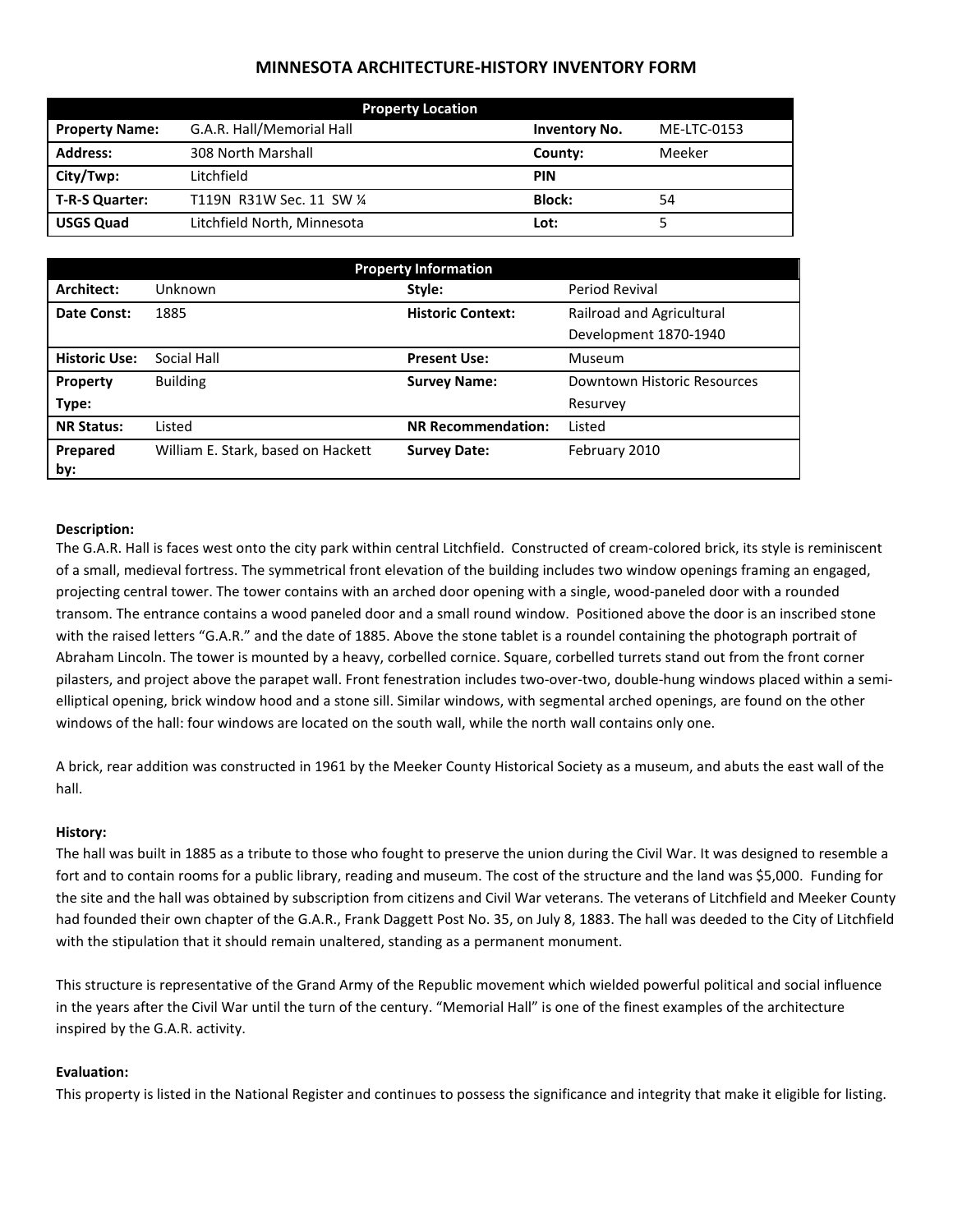### **Integrity:**

The hall has been well preserved and maintained over the years, and few alterations have been made to the property. In 1961, the rear addition was added to expand the museum.

## **Condition:**

In general, the G.A.R. Hall is in very good condition and appears to be well maintained. Some spalling and deterioration due to water penetration near the down spout on the north wall was evident. Attempts to repair this condition were also seen. The 1961 building also appears to be experiencing erosion of the concrete wall due to improper water drainage.



Facing NE



Facing SE: evidence of water damage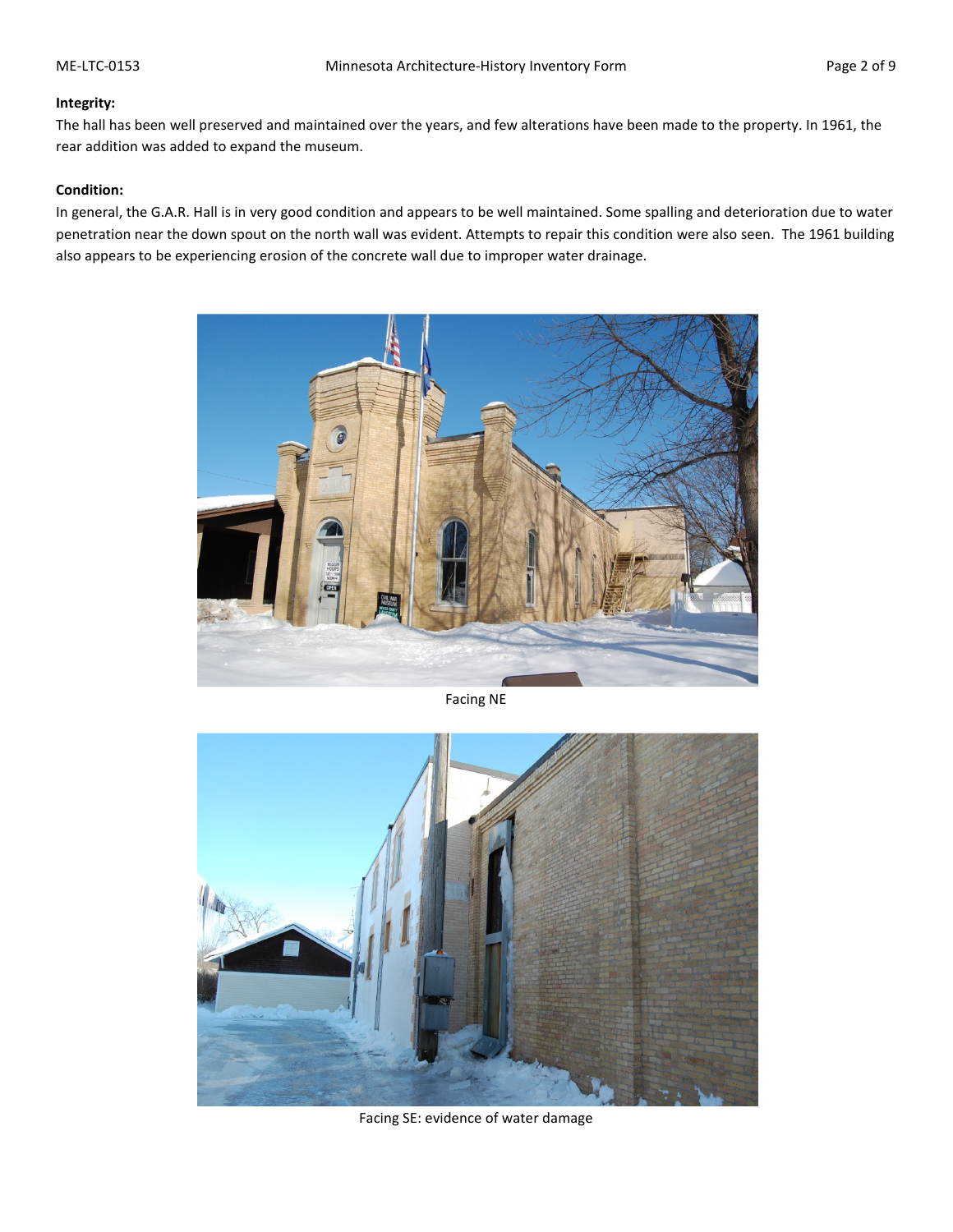

1892 Sanborn Fire Insurance Map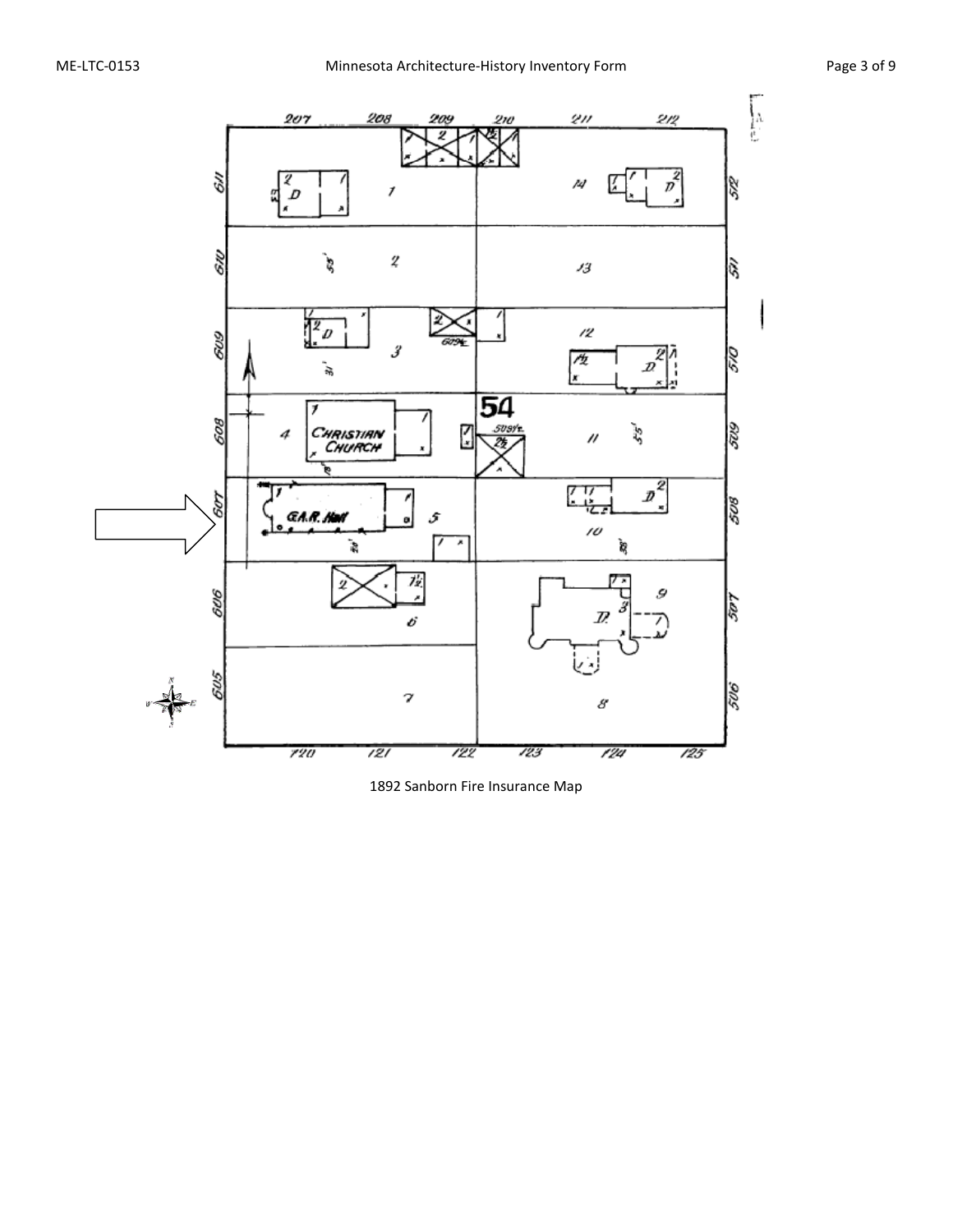

1896 Sanborn Fire Insurance Map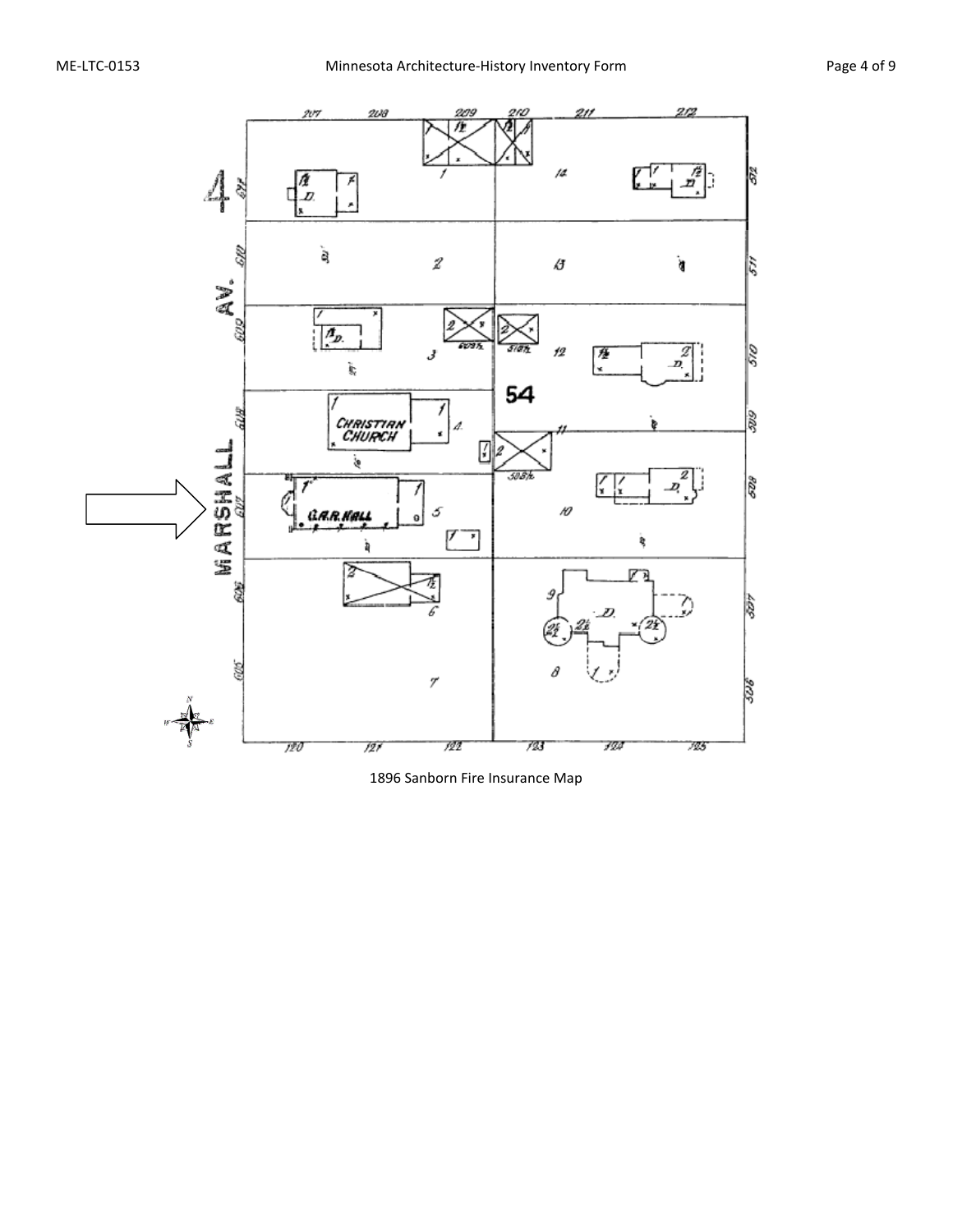

1903 Sanborn Fire Insurance Map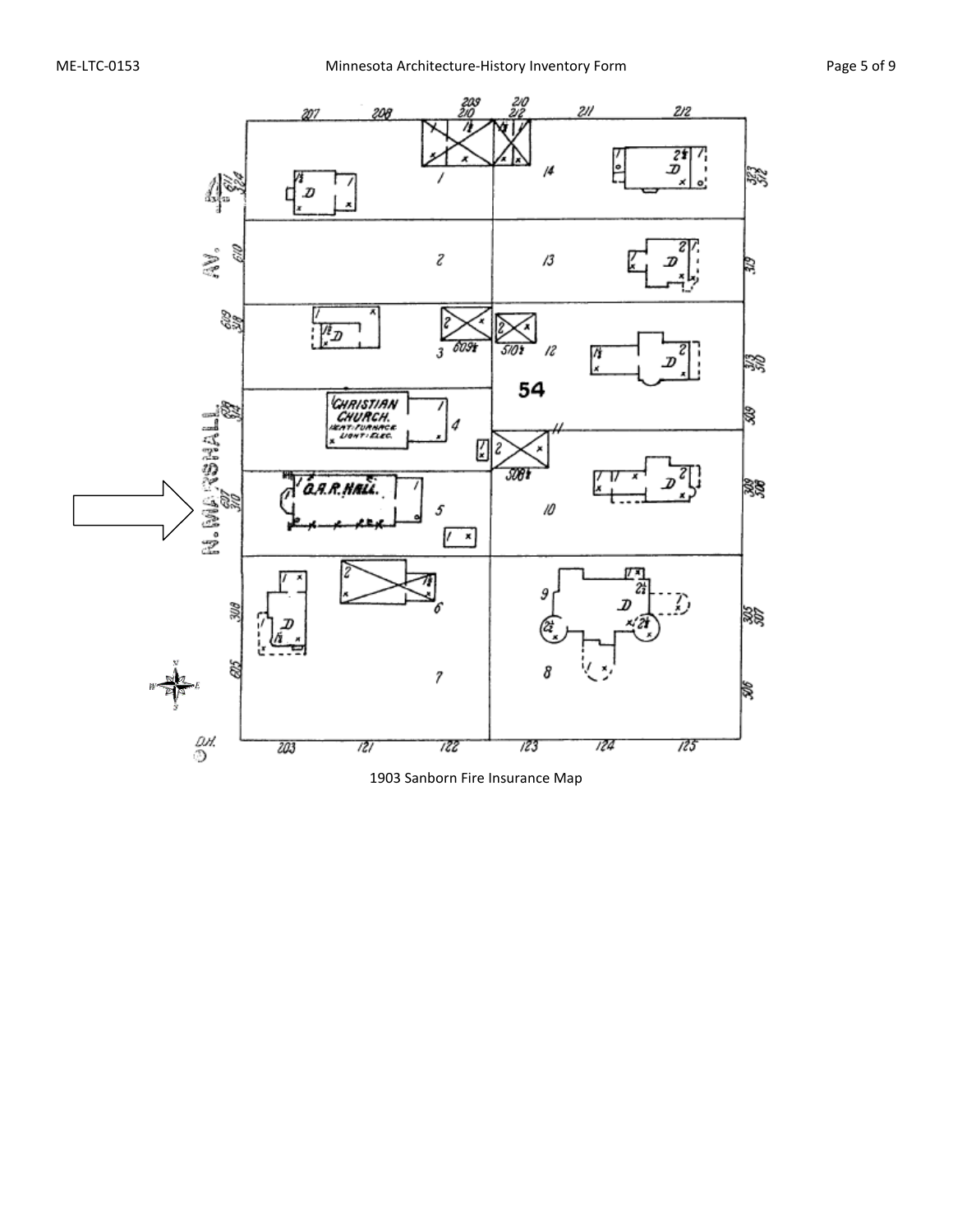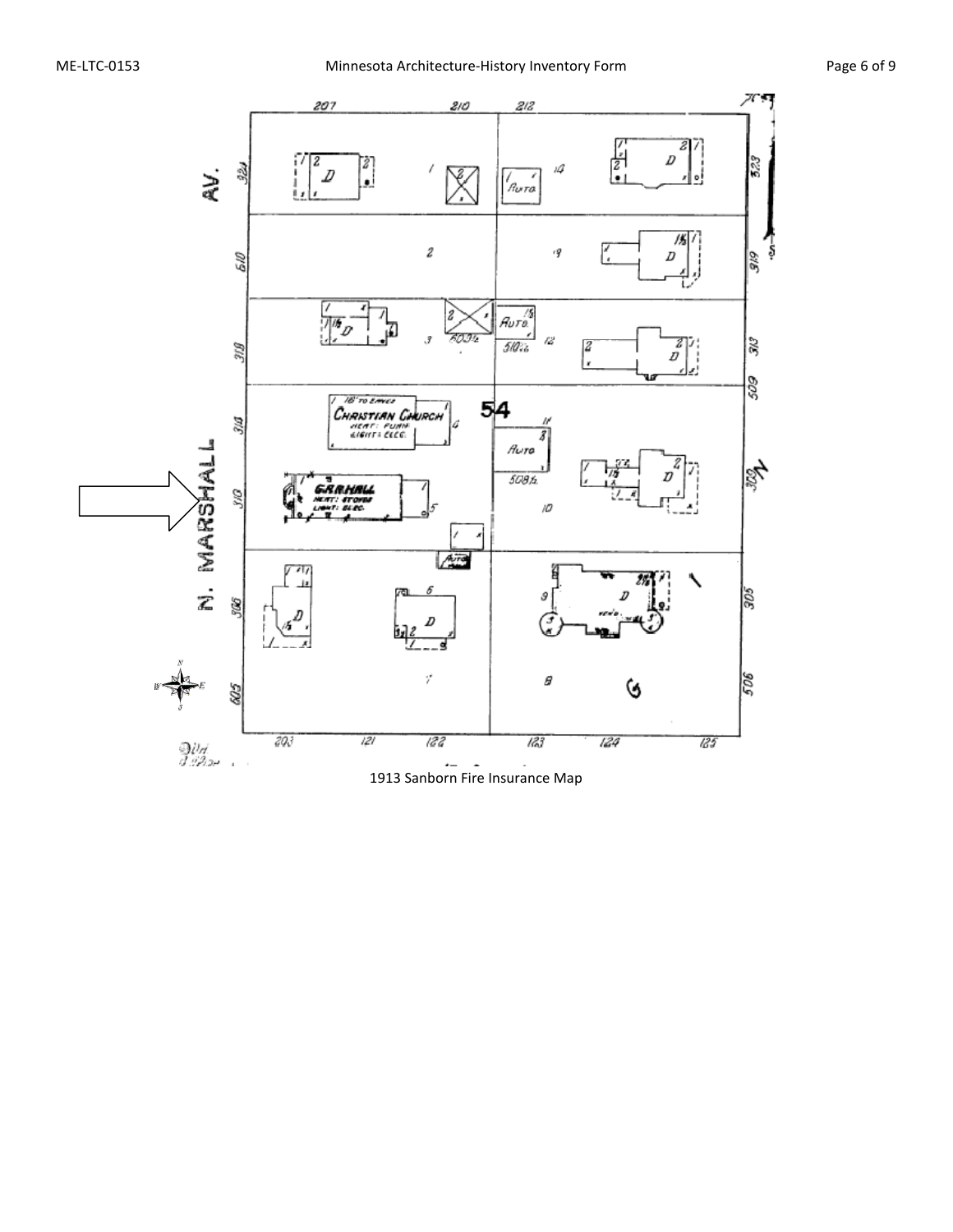

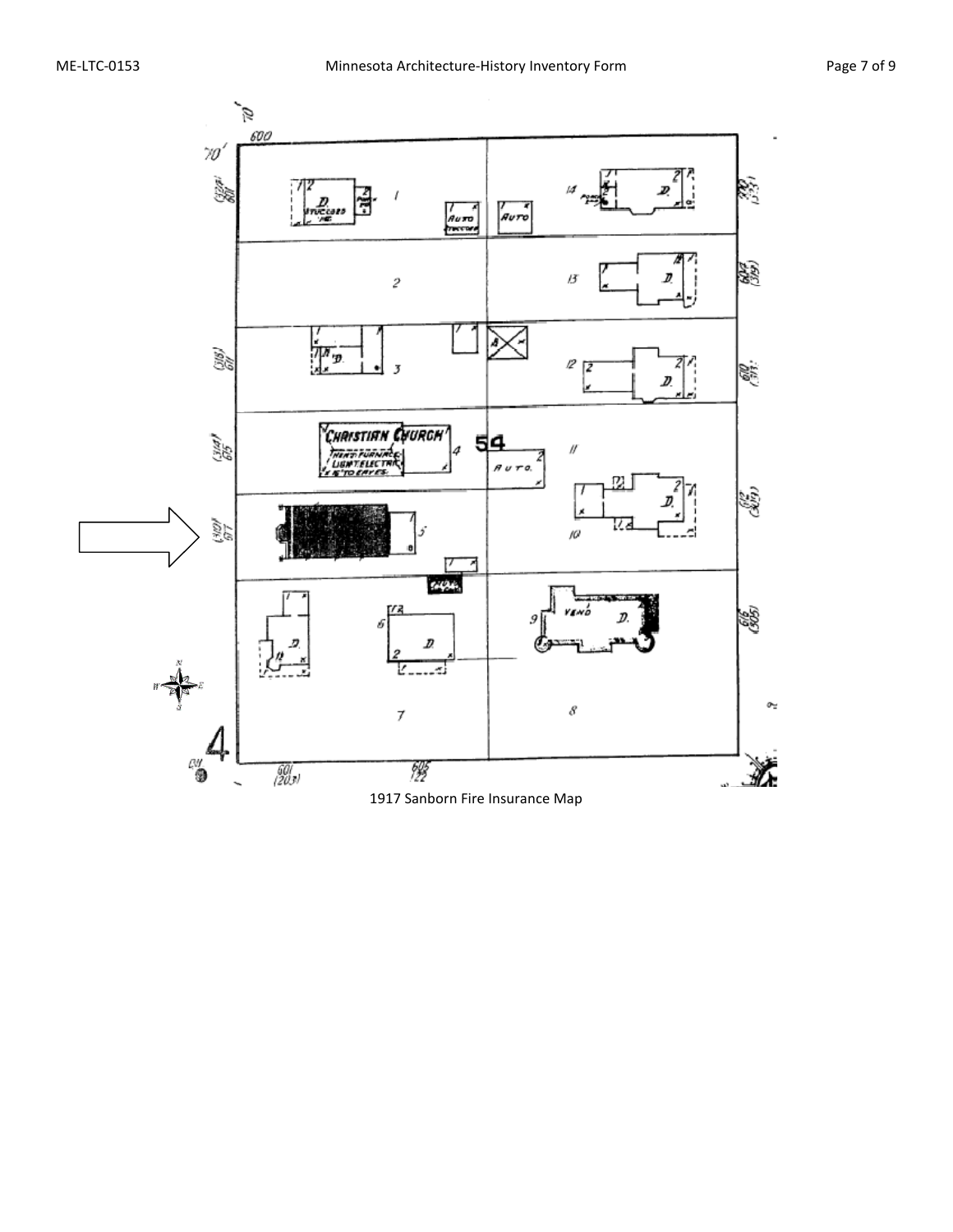